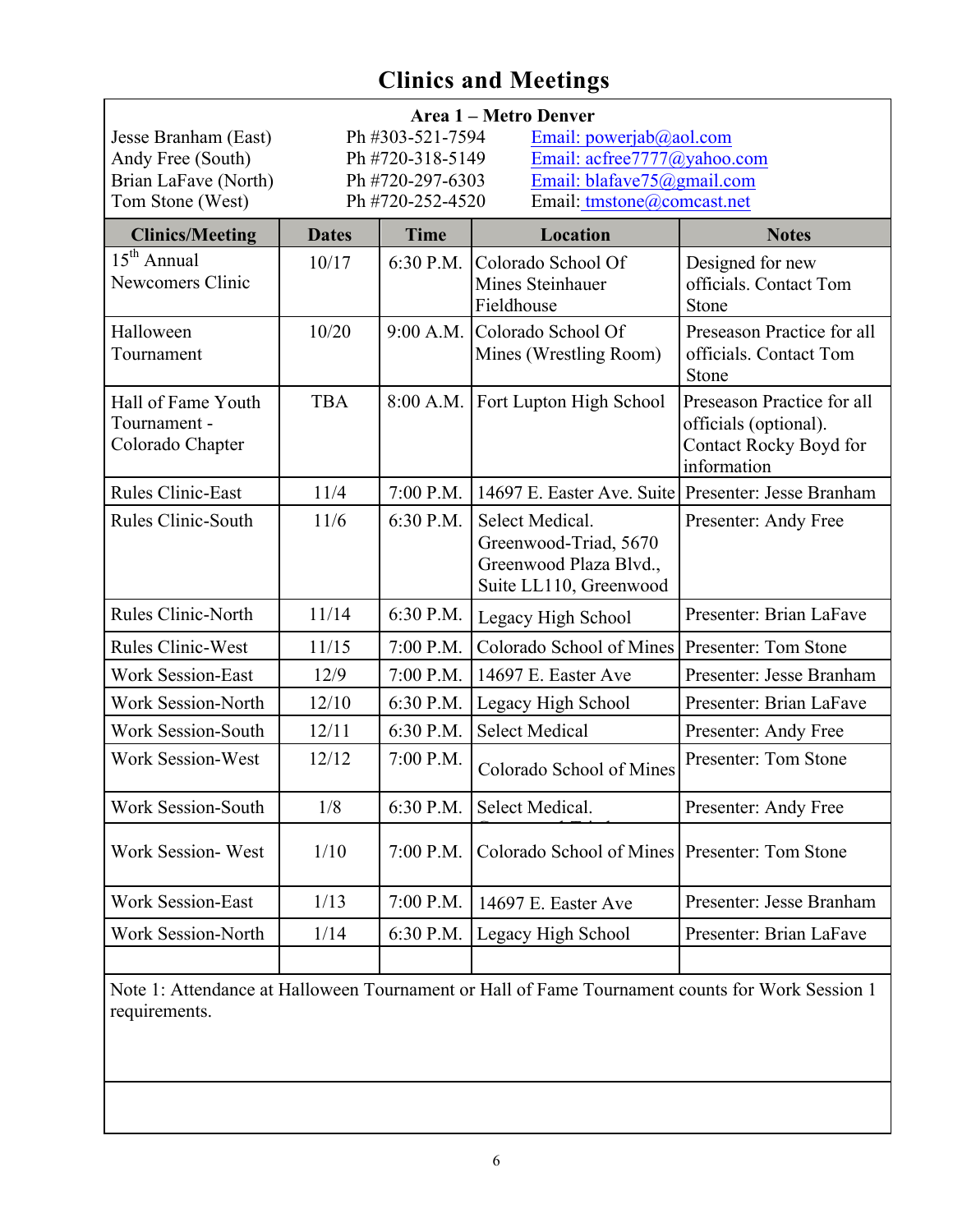| <b>Area 2 - Fort Collins</b>                 |              |                                                                                                           |                      |                                                     |
|----------------------------------------------|--------------|-----------------------------------------------------------------------------------------------------------|----------------------|-----------------------------------------------------|
| Brad Pickert (South)<br>Dave Webster (North) |              | Ph. #970-593-8512<br>Email: gottamilki@colomail.com<br>Ph. #303-579-7184<br>Email: $dwebster71@gmail.com$ |                      |                                                     |
| <b>Clinics/Meeting</b>                       | <b>Dates</b> | <b>Time</b>                                                                                               | <b>Location</b>      | <b>Notes</b>                                        |
| <b>Rules Clinic</b>                          | 11/6         | 7:00 P.M.                                                                                                 | Windsor High School  | Presenter: Dave Webster                             |
| <b>Rules Clinic</b>                          | 11/14        | 7:00 P.M.                                                                                                 | Berthoud High School | Presenter: Brad Pickert                             |
| Greenwood<br>Memorial<br>Youth               | <b>TBA</b>   | 8:00 A.M.                                                                                                 | Poudre High School   | Preseason Practice for all<br>officials (optional). |
| Work Session-North                           | 12/4         | 7:00 P.M.                                                                                                 | Windsor High School  | Presenter: Dave Webster                             |
| <b>Work Session-South</b>                    | 12/12        | 7:00 P.M.                                                                                                 | Berthoud High School | Presenter: Brad Pickert                             |
| <b>Work Session-North</b>                    | 1/8          | 7:00 P.M.                                                                                                 | Windsor High School  | Presenter: Dave Webster                             |
| Work Session-South                           | 1/15         | 7:00 P.M.                                                                                                 | Berthoud High School | Presenter: Brad Pickert                             |

| Area 3 - Pueblo                                                                                         |              |              |                                                             |                                                                                                     |  |
|---------------------------------------------------------------------------------------------------------|--------------|--------------|-------------------------------------------------------------|-----------------------------------------------------------------------------------------------------|--|
| Kirk Waldero<br>Ph #719-320-7748<br>Email: kwaldero22@hotmail.com                                       |              |              |                                                             |                                                                                                     |  |
| <b>Clinics/Meeting</b>                                                                                  | <b>Dates</b> | <b>Time</b>  | Location                                                    | <b>Notes</b>                                                                                        |  |
| <b>Rules Clinic</b>                                                                                     | 11/6         | 6:30 P.M.    | Pueblo South High School                                    | Presenter: Kirk Waldero                                                                             |  |
| <b>Work Sessions</b>                                                                                    | 11/27        | 6:30 P.M.    | Pueblo South High School                                    | Presenter: Kirk Waldero                                                                             |  |
| <b>Work Sessions</b>                                                                                    | 1/8          | 6:30 P.M.    | Pueblo South High School                                    | Presenter: Kirk Waldero                                                                             |  |
|                                                                                                         |              |              |                                                             |                                                                                                     |  |
| <b>Area 4 - Colorado Springs</b><br>Email: mojofred10@yahoo.com<br>Fred Marjerrison<br>Ph #719-661-4345 |              |              |                                                             |                                                                                                     |  |
| <b>Clinics/Meeting</b>                                                                                  | <b>Dates</b> | <b>Time</b>  | Location                                                    | <b>Notes</b>                                                                                        |  |
| <b>Rules Clinic</b>                                                                                     | 11/12        | 6:30 P.M.    | Security Service Field, 4385<br>Tutt Blvd, Colorado Springs | Presenter: Fred Marjerrison                                                                         |  |
| <b>Work Sessions</b>                                                                                    | 11/26        | 6:30 P.M.    | Security Service Field, 4385<br>Tutt Blvd, Colorado Spring  | Presenter: Fred Marjerrison                                                                         |  |
| <b>Work Sessions</b>                                                                                    | 1/8          | $6::30$ P.M. | Security Service Field, 4385<br>Tutt Blvd, Colorado Spring  | Presenter: Fred Marjerrison                                                                         |  |
| <b>Work Sessions</b>                                                                                    | <b>TBA</b>   | $6::30$ P.M. | Colorado School Deaf &<br><b>Blind</b>                      | Designed for newcomers and<br>experienced officials. Contact<br>Area 4 Director Fred<br>Marjerrison |  |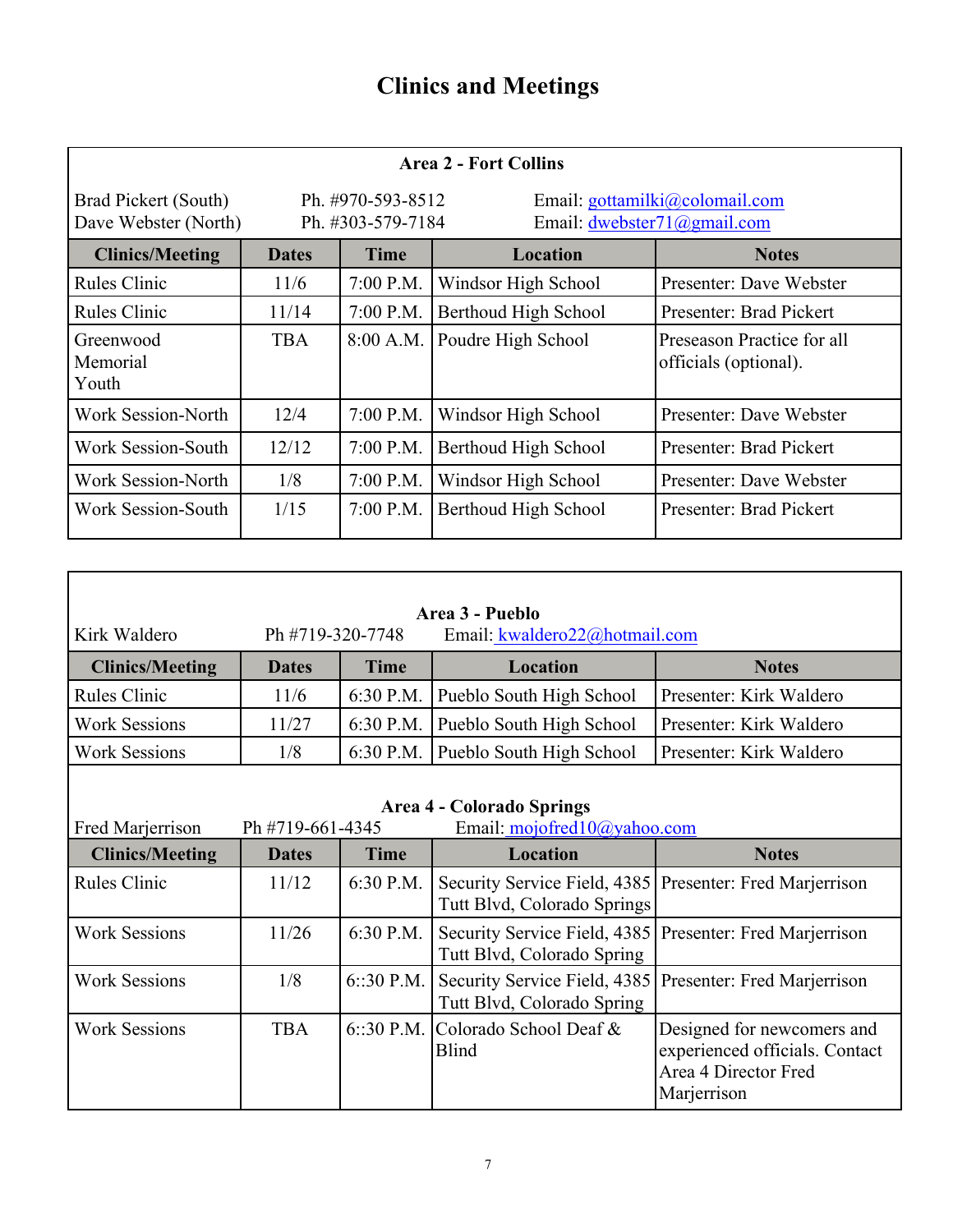| Area 5 - Rocky Ford<br>Email: referee68@hotmail.com<br>Ph #719-468-9214<br>Lenny Venegas                                                                                                                                     |              |             |                                             |                                                                                                                    |  |
|------------------------------------------------------------------------------------------------------------------------------------------------------------------------------------------------------------------------------|--------------|-------------|---------------------------------------------|--------------------------------------------------------------------------------------------------------------------|--|
| <b>Clinics/Meeting</b>                                                                                                                                                                                                       | <b>Dates</b> | <b>Time</b> | <b>Location</b>                             | <b>Notes</b>                                                                                                       |  |
| <b>Rules Clinic</b>                                                                                                                                                                                                          | 10/22        | 7:00 P.M.   | Rocky Ford High School                      | Presenter: Lenny Venegas                                                                                           |  |
| <b>Work Session</b>                                                                                                                                                                                                          | 12/10        | 7:00 P.M.   | Rocky Ford High School                      | Presenter: Lenny Venegas                                                                                           |  |
| <b>Work Session</b>                                                                                                                                                                                                          | 1/14         | 7:00 P.M.   | Rocky Ford High School                      | Presenter: Lenny Venegas                                                                                           |  |
| Area 6 and 8 Grand Junction and NW Colorado<br>Ph. #970-201-5370<br>Email: daniel.bollinger@d51schools.org<br>Dan Bollinger<br>Email: steve otv@qwestoffice.net<br><b>Steve Gottlieb</b><br>Ph. #970-209-1003                |              |             |                                             |                                                                                                                    |  |
| <b>Clinics/Meeting</b>                                                                                                                                                                                                       | <b>Dates</b> | <b>Time</b> | Location                                    | <b>Notes</b>                                                                                                       |  |
| Rules Clinic*                                                                                                                                                                                                                | 10/23        | 6:30 P.M.   | Delta High School                           | Presenter: Steve Gottlieb                                                                                          |  |
| Rules Clinic*                                                                                                                                                                                                                | 10/24        | 6:30 P.M.   | Rifle High School                           | Presenter: Dan Bollinger                                                                                           |  |
| <b>Work Sessions</b>                                                                                                                                                                                                         | 10/31        | 6:00 P.M.   | Brownson Arena,<br>Colorado Mesa University | Designed for newcomers and<br>experienced officials. Contact<br>Area 6 Directors.<br>Presenter: Bollinger/Gottlieb |  |
| Rules Clinic*                                                                                                                                                                                                                | 11/8         | 6:30 P.M.   | <b>Grand Junction High</b><br>School        | Presenter: Dan Bollinger                                                                                           |  |
| <b>Work Session</b>                                                                                                                                                                                                          | 12/10        | 6:30 P.M.   | Palisade High School                        | Presenter: Dan Bollinger                                                                                           |  |
| <b>Work Session</b>                                                                                                                                                                                                          | 1/8          | 6:30 P.M.   | Palisade High School                        | Presenter: Dan Bollinger                                                                                           |  |
| <b>Work Session</b>                                                                                                                                                                                                          | 1/9          | 6:30 P.M.   | Olathe High School                          | Presenter: Steve Gottlieb                                                                                          |  |
| *Area 8 Officials are required to attend one Regional Rules Clinic in person. Area 8 Officials must<br>contact one or, both Area 6 Directors to accomplish the requirement. Reference CWOA By_Laws Article<br>II, Section 2. |              |             |                                             |                                                                                                                    |  |
| Area 7 - NE Colorado<br>Email: ldpal7@yahoo.com<br>L. D. Powell<br>Ph. #719-340-7443                                                                                                                                         |              |             |                                             |                                                                                                                    |  |
| <b>Clinics/Meeting</b>                                                                                                                                                                                                       | <b>Dates</b> | <b>Time</b> | <b>Location</b>                             | <b>Notes</b>                                                                                                       |  |
| Rules Clinic                                                                                                                                                                                                                 | 10/28        | 9:00 A.M.   | Akron High School                           | Presenter: L. D. Powell                                                                                            |  |
| Rules Clinic                                                                                                                                                                                                                 | 10/28        | 2:00 P.M.   | <b>Burlington High School</b>               | Presenter: L. D. Powell                                                                                            |  |
| <b>Work Sessions</b>                                                                                                                                                                                                         | 12/9         | 9:00 A.M.   | Akron High School                           | Presenter: L. D. Powell                                                                                            |  |
| <b>Work Sessions</b>                                                                                                                                                                                                         | 12/9         | 2:00 P.M.   | <b>Burlington High School</b>               | Presenter: L. D. Powell                                                                                            |  |
| <b>Work Sessions</b>                                                                                                                                                                                                         | 1/6          | 5:00 P.M.   | Akron High School                           | Presenter: L. D. Powell                                                                                            |  |
| <b>Work Sessions</b>                                                                                                                                                                                                         | 1/6          | 8:00 P.M.   | <b>Burlington High School</b>               | Presenter: L. D. Powell                                                                                            |  |